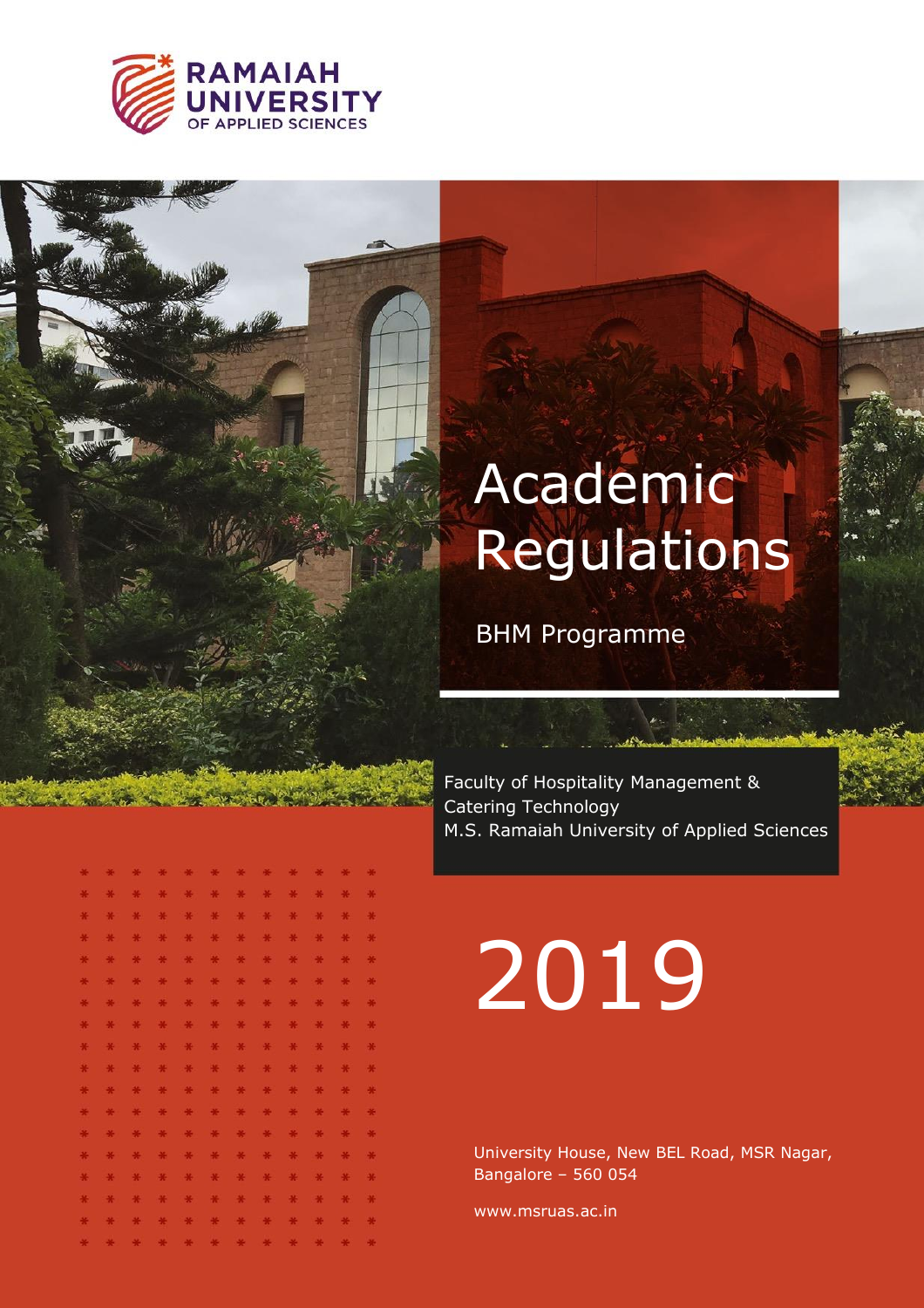# **Table of Contents**

| U.1   |  |
|-------|--|
| U.2   |  |
| U.3   |  |
| U.3.1 |  |
| U.3.2 |  |
| U.3.3 |  |
| U.3.4 |  |
| U.3.5 |  |
| U.4   |  |
| U.4.1 |  |
| U.4.2 |  |
| U.4.3 |  |
| U.5   |  |
| U.5.1 |  |
| U.5.2 |  |
| U.5.3 |  |
| U.5.4 |  |
| U.5.5 |  |
| U.5.6 |  |
| U.6   |  |
| U.6.1 |  |
| U.6.2 |  |
| U.6.3 |  |
| U.7   |  |
| U.7.1 |  |
| U.7.2 |  |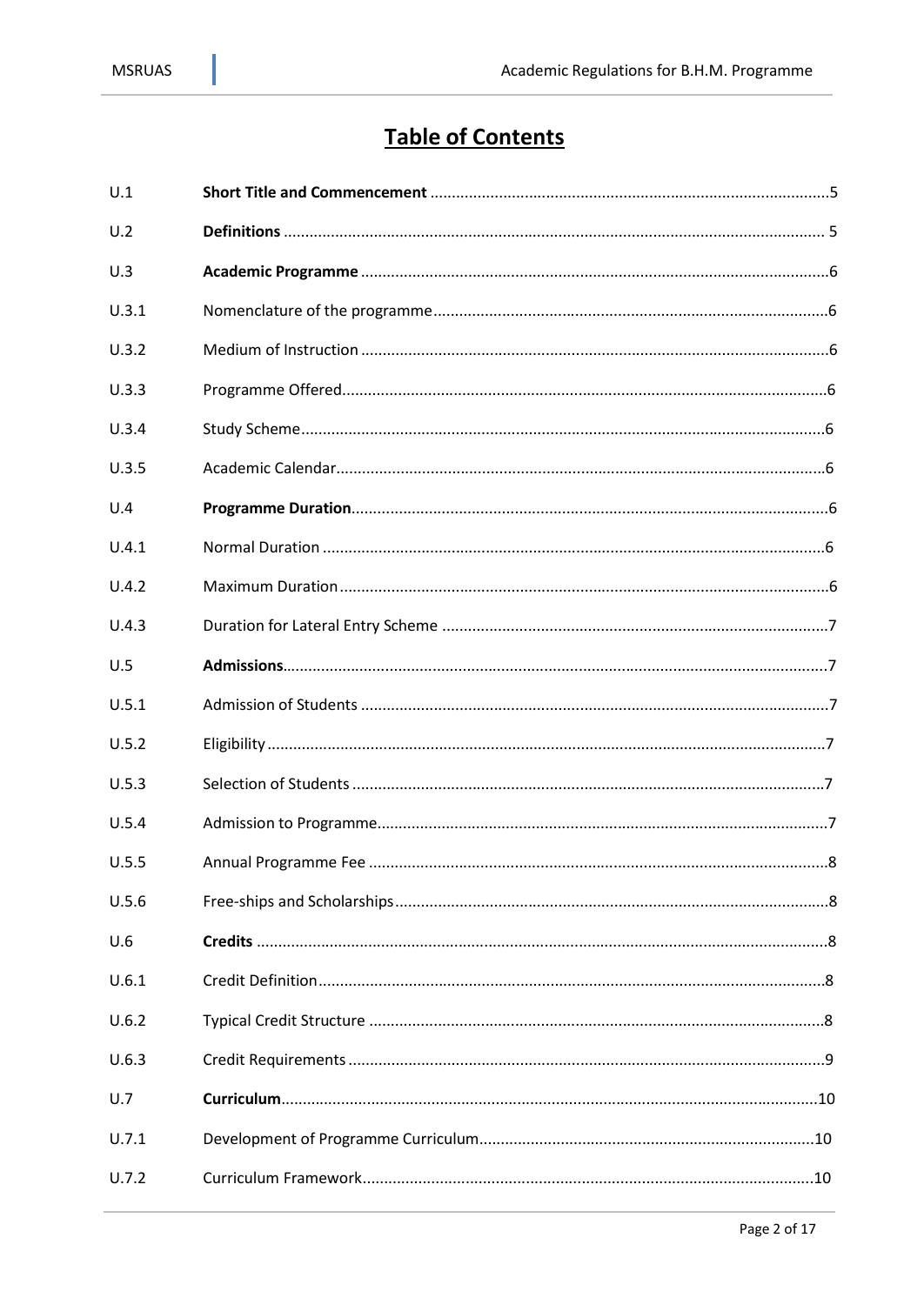| U.8      |  |
|----------|--|
| U.8.1    |  |
| U.9      |  |
| U.9.1    |  |
| U.9.2    |  |
| U.9.2.1  |  |
| U.9.2.2  |  |
| U.9.2.3  |  |
| U.9.2.4  |  |
| U.9.3    |  |
| U.9.3.1  |  |
| U.9.3.2  |  |
| U.9.4    |  |
| U.9.5    |  |
| U.9.6    |  |
| U.9.6.1  |  |
| U.9.7    |  |
| U.9.7.1  |  |
| U.9.7.2  |  |
| U.9.7.3  |  |
| U.9.7.4  |  |
| U. 9.7.5 |  |
| U. 9.7.6 |  |
| U. 9.7.7 |  |
| U. 9.7.8 |  |
| U.10     |  |
| U.10.1   |  |
| U.10.2   |  |
|          |  |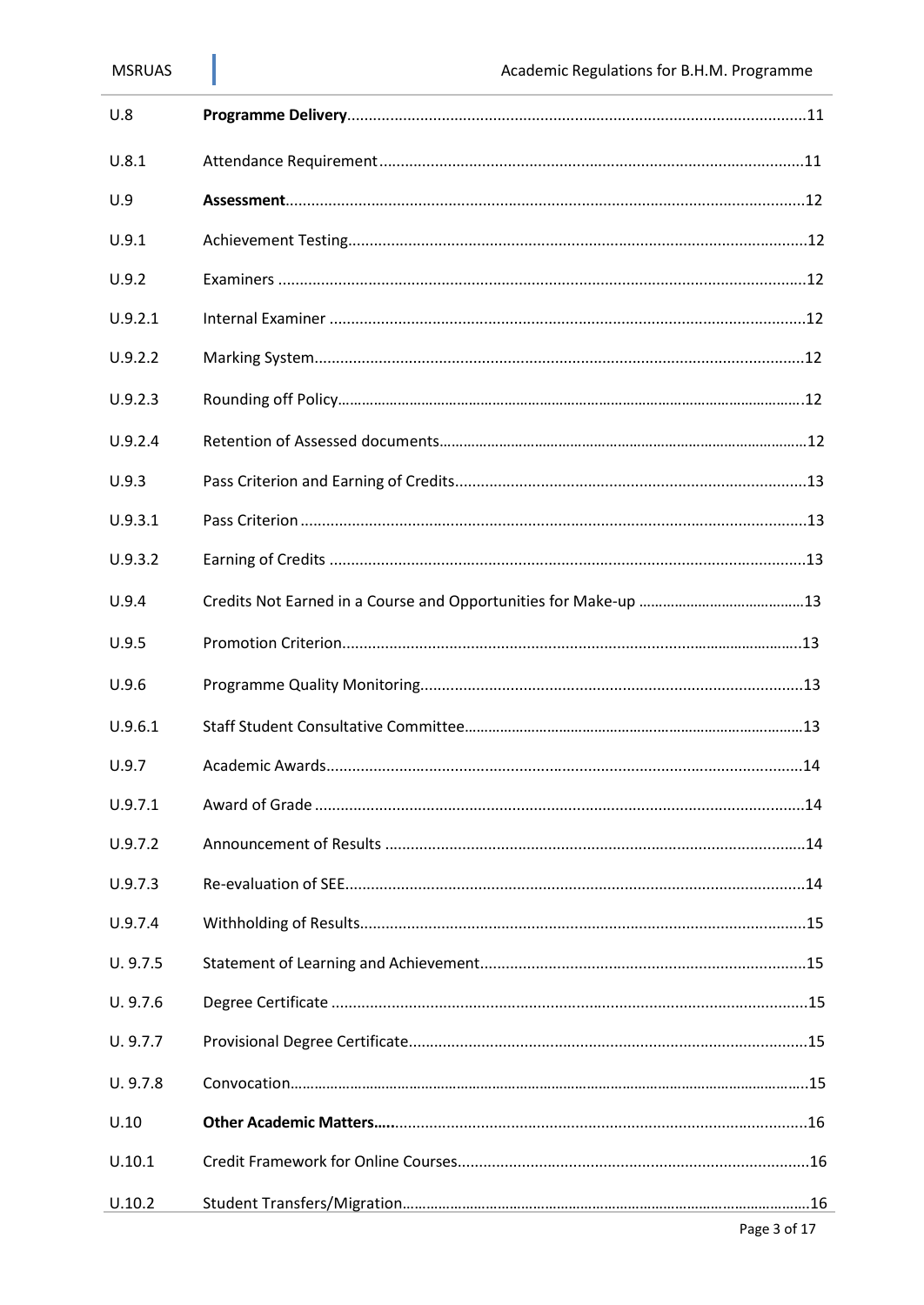| U.10.3  |                                                                         |
|---------|-------------------------------------------------------------------------|
| U. 10.4 |                                                                         |
| U. 10.5 | Corrections in Statement of Learning and Achievement and Certificates16 |
| U.10.6  |                                                                         |
| U.10.7  |                                                                         |
| U.10.8  |                                                                         |
| U.10.9  |                                                                         |
| U.10.10 |                                                                         |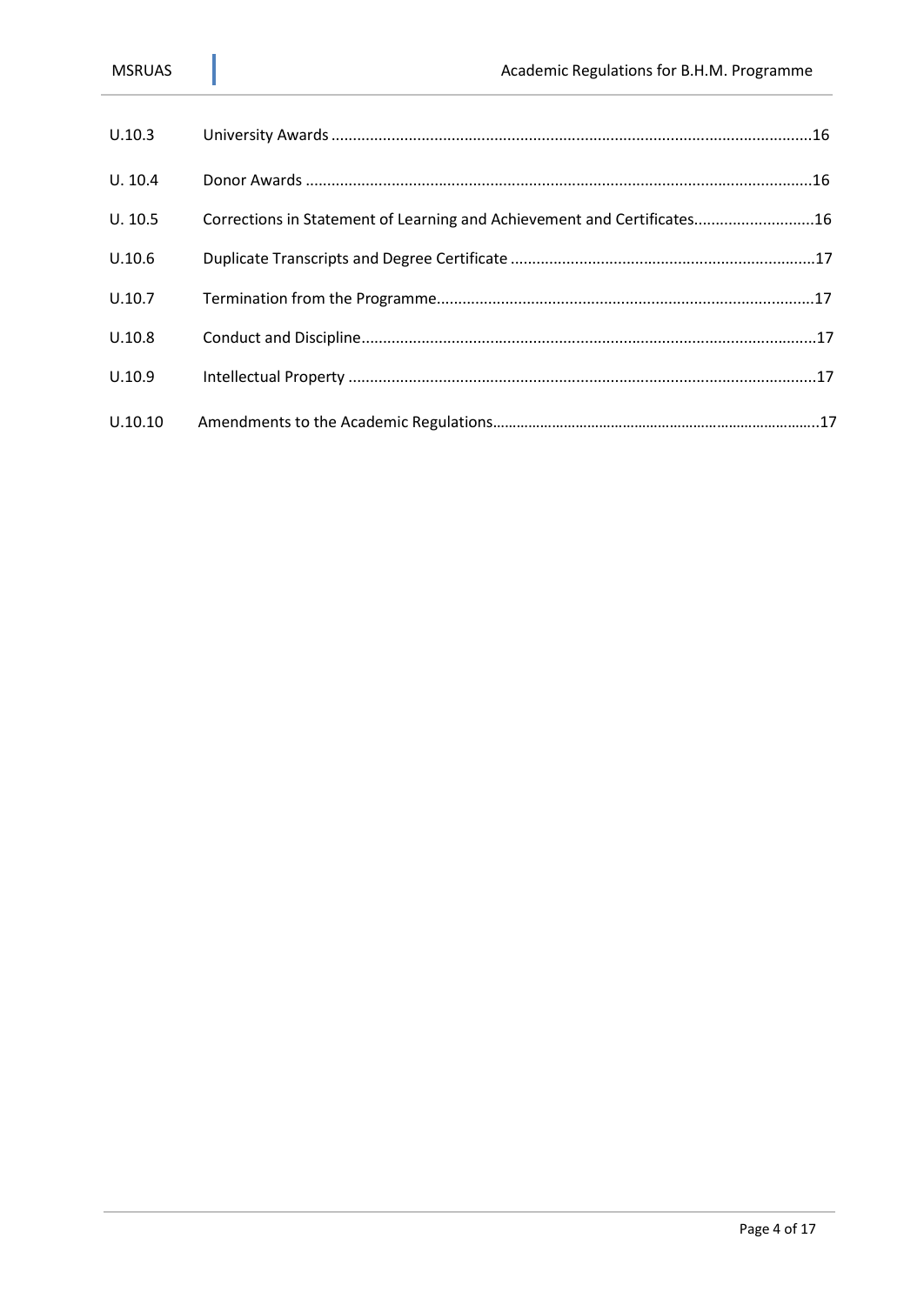# **Academic Regulationsfor B.H.M. Programme**

(Applicable for 2016 Batch onwards)

#### **U.1 Short Title and Commencement**

a. The regulations listed under this head are applicable for Bachelor of Hotel Management

(B.H.M.) programme offered by the University.

b. T h e regulations hereunder are subject to amendments by the Academic Council of the University, from time to time, after obtaining approval of the Board of Management. Such amendments will be effective from such date and apply to such batches of candidates, including those already undergoing the programme, as may be determined by the Academic Council.

#### **U.2 Definitions**

a. "Programme" means a set of courses a student is required to successfully complete to become eligible for award of the B.H.M. Degree;

b. "Programme Specifications" mean the document that describes the educational aims, programme objectives, learning outcomes and the detailed programme structure for each Programme;

c. "Commission" means the University Grants Commission (UGC);

d. "Faculty" means the Academic Units of the University offering various academic programmes (e.g. Faculty of Hospitality Management & Catering Technology, Faculty of Engineering and Technology, etc.);

e. "Course" means a subject, either theory or practical or a combination of both, listed under a programme; f. "Course Specifications" mean the document that describes the title, the learning outcomes, syllabus, teaching and learning methods and assessment methodology for each course;

g. "Statutes" mean the MSRUAS Statutes;

h. "University" means the M. S. Ramaiah University of Applied Sciences (MSRUAS);

i. "Answer scripts" means test, assignment or examination answer sheet or booklet;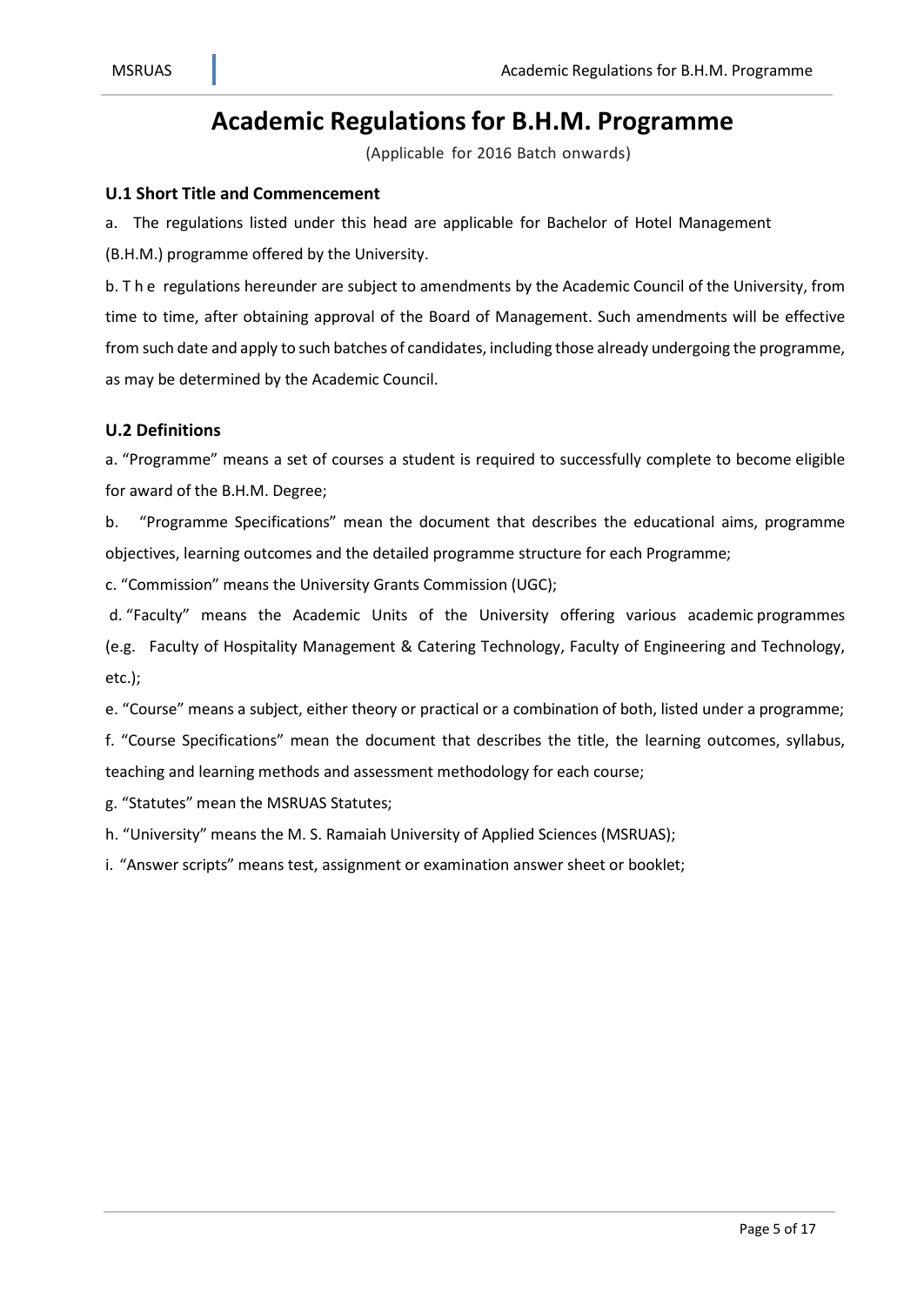#### **U.3 Academic Programme**

#### **U.3.1 Nomenclature of the programme**

The nomenclature and the abbreviation given below shall be used for this Programme of the University:

*(i) Bachelor of Hotel Management (B.H.M.)*

#### **U.3.2 Medium of Instruction**

The medium of instruction for the Programme is English.

#### **U.3.3 Programme Offered**

The Faculty (FHMCT) offers the Bachelor of Hotel Management (B.H.M.) degree programme.

#### **U.3.4 Study Scheme**

The University follows the semester scheme for the Programme.

#### **U.3.5 Academic Calendar**

The details of the academic calendar are given in Table  $-1$ .

| Table – 1 Academic Year |                                                                |                                                                                         |                                                          |  |  |  |  |
|-------------------------|----------------------------------------------------------------|-----------------------------------------------------------------------------------------|----------------------------------------------------------|--|--|--|--|
| Sl. No                  | <b>Description</b>                                             | <b>Remarks</b>                                                                          |                                                          |  |  |  |  |
| 1                       | Number of semesters in a year                                  | Two semesters                                                                           |                                                          |  |  |  |  |
| $\mathcal{P}$           | Semester duration in weeks                                     | 20 weeks each for regular semesters (Odd/Even)                                          |                                                          |  |  |  |  |
|                         |                                                                | <b>Regular Semester:</b>                                                                |                                                          |  |  |  |  |
|                         |                                                                | Registration and Induction                                                              | $0.5$ week                                               |  |  |  |  |
|                         |                                                                | Course Work                                                                             | 14.5 weeks                                               |  |  |  |  |
|                         |                                                                | <b>Examination Preparation</b>                                                          | 1 week                                                   |  |  |  |  |
|                         |                                                                | Laboratory Examination                                                                  | 1 week                                                   |  |  |  |  |
|                         | Typical academic activities in                                 | <b>Theory Examination</b>                                                               | 2 weeks                                                  |  |  |  |  |
|                         | weeks                                                          | Holidays                                                                                | 1 week                                                   |  |  |  |  |
| 4                       | Evaluation                                                     | Continuous Evaluation (CE) and Semester End Examination (SEE)                           |                                                          |  |  |  |  |
|                         |                                                                | The total number of working days in an academic year shall<br>$\bullet$<br>$be > 180$ ; |                                                          |  |  |  |  |
| 5                       | Other items                                                    | strictly adhered to by all the concerned;                                               | Academic schedules prescribed by the University shall be |  |  |  |  |
|                         | Detailed Academic Calendar is available on University Website. |                                                                                         |                                                          |  |  |  |  |

#### **U.4 Programme Duration**

#### **U.4.1 Normal Duration**

The normal duration of the Programme is Four years.

#### **U.4.2 Maximum Duration**

The maximum duration a student can take to complete the Programme is double the normal duration. i.e., Eight years.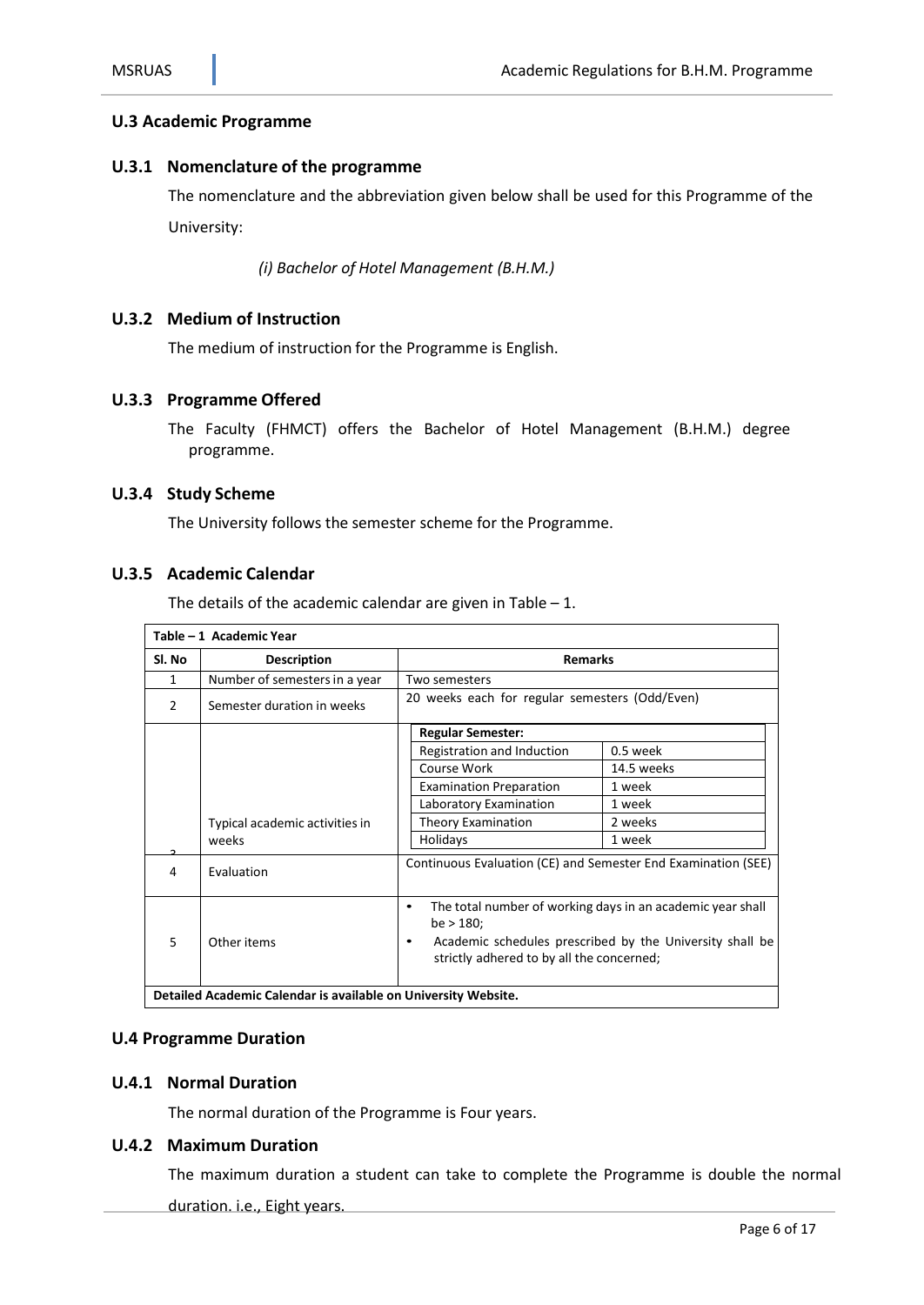#### **U.4.3 Duration for Lateral Entry Scheme**

A student admitted directly to the third semester, under lateral entry scheme, shall complete the programme within a period of three academic years from the date of first admission to the Programme. However, the maximum period permitted is double the normal duration of the Programme, i.e., six years from the date of first admission to the Programme.

#### **U.5 Admissions**

#### **U.5.1 Admission of Students**

Admission of students to the programme listed under Section U.3.3 shall be made by the University as detailed in the Prospectus or Notification issued before the commencement of each academic year.

#### **U.5.2 Eligibility**

Candidates for admission to the Programme shall meet the eligibility criteria prescribed by the University. Table-2 describes these criteria:

|        | Table - 2: Eligibility Criteria |                                                                                                                                                                                                                                                                                                                                                                                                                                                                                                                                                                    |  |  |  |  |  |  |  |
|--------|---------------------------------|--------------------------------------------------------------------------------------------------------------------------------------------------------------------------------------------------------------------------------------------------------------------------------------------------------------------------------------------------------------------------------------------------------------------------------------------------------------------------------------------------------------------------------------------------------------------|--|--|--|--|--|--|--|
| Sl. No | Programme /<br><b>Branch</b>    | Eligibility                                                                                                                                                                                                                                                                                                                                                                                                                                                                                                                                                        |  |  |  |  |  |  |  |
|        | B.H.M.                          | Pass 10+2 examination from a recognized board in any stream.<br>a.<br>Any International qualification approved by Association of<br>b.<br>Indian<br>Universities as equivalent to 10+2 examination<br>Admission to II year/ III semester Bachelor Degree in Hotel Management<br>c.<br>(Lateral Entry) shall be open to candidates who hold<br>A one year certificate programme (full time) in either Food & Beverage<br>$\bullet$<br>or Rooms Division from a recognized Board/University and a pass in 10+2<br>examination from a recognized board in any stream. |  |  |  |  |  |  |  |

#### **U.5.3 Selection of Students**

Selection of students for admission under Government of Karnataka will be based on Notifications issued by the GoK from time to time.

Selection of students for admission to University quota of seats is based on admission policy of the University notified from time to time.

Selection of foreign students for admission to University quota of seats is based on the admission policy of the University notified from time to time.

#### **U.5.4 Admission to Programme**

The selected candidates shall complete the admission procedure within the prescribed date by paying the prescribed fees and completing all other admission formalities notified by the University. Failure to do so may lead to cancellation of the selection.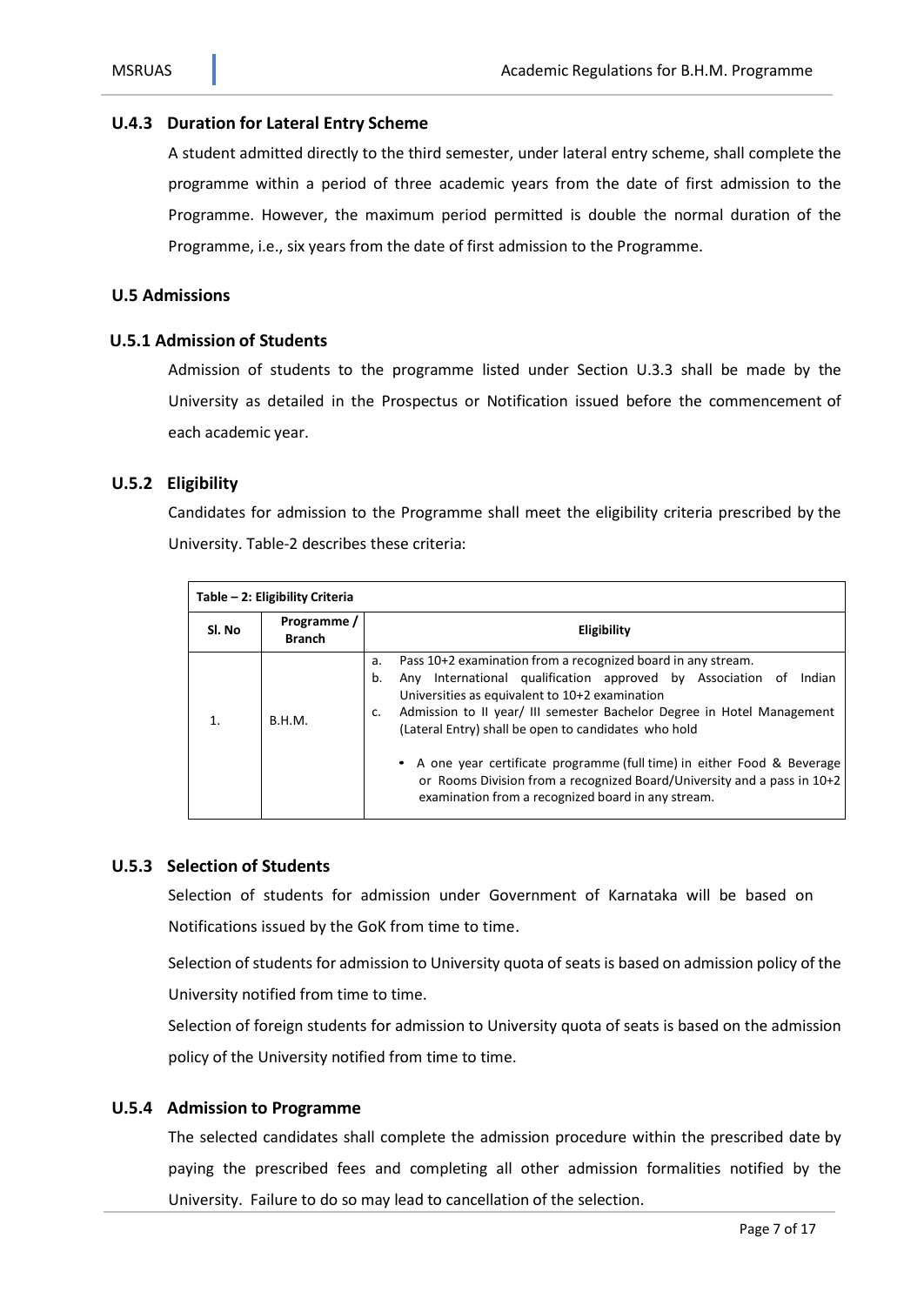#### **U.5.5 Annual Programme Fee**

Details of the fees payable for each Programme will be notified well in advance to the commencement of the programme.

The fees, once paid, will not be refundable.

The continuation of a student's registration in subsequent academic years is subject to payment of the prescribed fees by eligible students.

#### **U.5.6 Free-ships and Scholarships**

The Board of Management, in consultation with the Board of Governors, may consider offering free-ships / scholarships to deserving students who maintain a minimum level of academic performance on a yearly basis.

#### **U.6 Credits**

#### **U.6.1 Credit Definition**

- a. For theory classes: 1 credit is equivalent to 15 contact hours.
- b. For laboratory / Tutorial/field work / workshops / Project work and allied activities: 1

credit is equivalent to 30 contact hours.

#### **U.6.2 Typical Credit Structure**

A typical Credit Structure for programme work is given in Table-3

| Table -3: Credit Structure |                      |                |                 |                                |                                      |  |
|----------------------------|----------------------|----------------|-----------------|--------------------------------|--------------------------------------|--|
| Lectures (L)               | <b>Tutorials (T)</b> | Practical (P)  | Credits (L:T:P) | <b>Total</b><br><b>Credits</b> | <b>Total Contact</b><br><b>Hours</b> |  |
| 3                          | $\mathbf 0$          | 0              | 3:0:0           | 3                              | 3                                    |  |
| $\mathbf 0$                | $\pmb{0}$            | 4              | 0:0:2           | $\mathbf{2}$                   | 4                                    |  |
| $\pmb{0}$                  | $\pmb{0}$            | $\mathbf{2}$   | 0:0:1           | $\mathbf 1$                    | $\mathbf{2}$                         |  |
| $\mathbf 0$                | 4                    | 0              | 0:2:0           | $\overline{\mathbf{c}}$        | 4                                    |  |
| $\mathbf{2}$               | 0                    | $\mathbf{2}$   | 2:0:1           | 3                              | 4                                    |  |
| $\overline{\mathbf{c}}$    | 0                    | 4              | 2:0:2           | 4                              | 6                                    |  |
| $\mathbf{2}$               | 0                    | 0              | 2:0:0           | $\overline{2}$                 | $\mathbf{2}$                         |  |
| $\mathbf 1$                | $\mathbf{2}$         | 0              | 1:1:0           | $\overline{\mathbf{c}}$        | $\overline{\mathbf{3}}$              |  |
| $\mathbf{1}$               | 4                    | 0              | 1:2:0           | 3                              | 5                                    |  |
| $\mathbf{2}$               | $\mathbf{2}$         | 0              | 2:1:0           | 3                              | 4                                    |  |
| $\overline{\mathbf{2}}$    | 4                    | 0              | 2:2:0           | 4                              | 6                                    |  |
| $\mathbf{1}$               | 0                    | 4              | 1:0:2           | 3                              | 5                                    |  |
| $\mathbf{1}$               | 0                    | $\overline{2}$ | 1:0:1           | $\mathbf{1}$                   | 3                                    |  |
| $\mathbf 0$                | 0                    | 12             | 0:0:6           | 6                              | 12                                   |  |
| $\mathbf 1$                | $\mathbf 0$          | 18             | 1:0:9           | 10                             | 19                                   |  |
| 0                          | 0                    | 48             | 0:0:24          | 24                             | 48                                   |  |

Page 8 of 17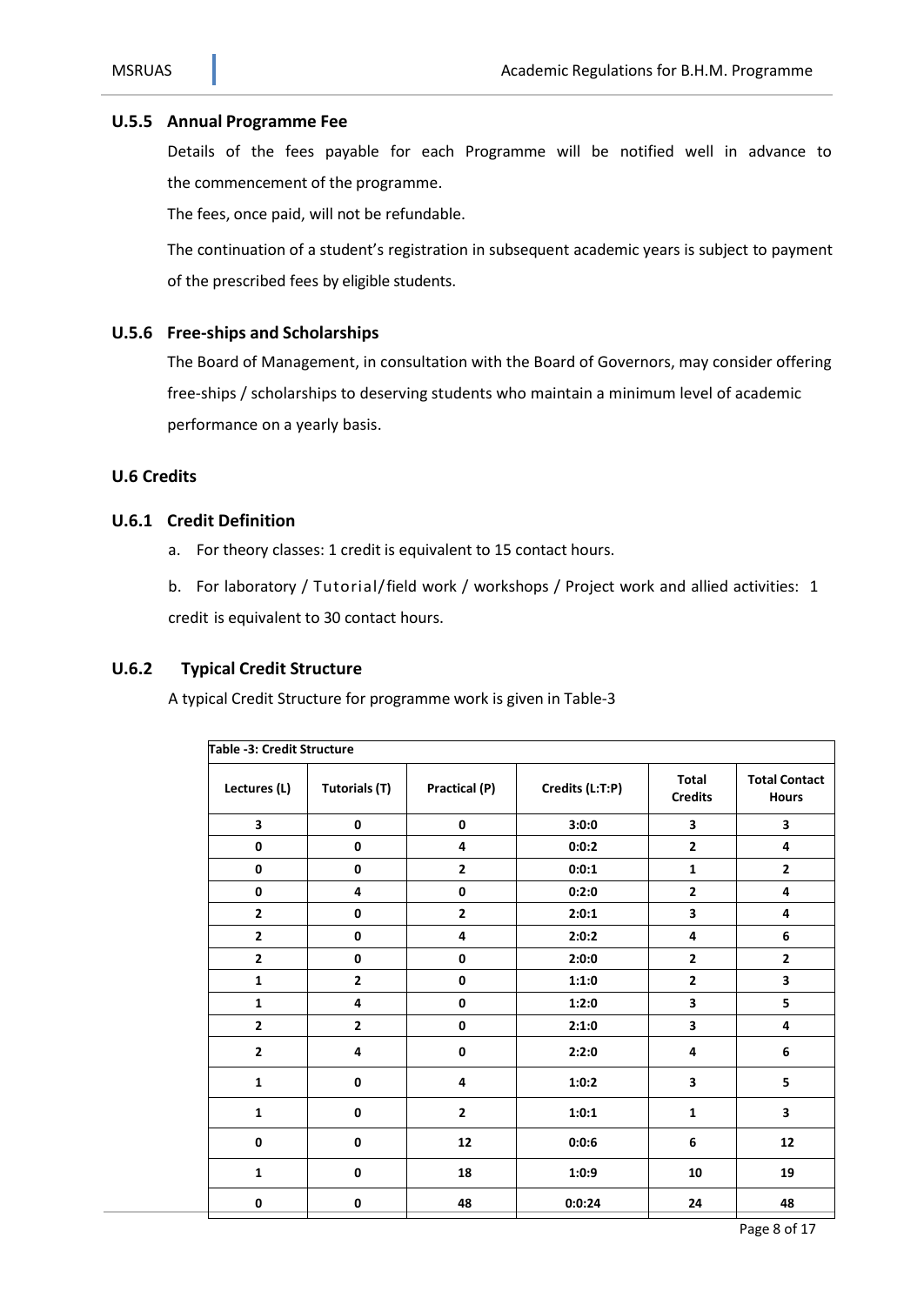#### **U.6.3 Credit Requirements**

I. The total number of credits required to be earned by a Regular student to qualify for award of the BHM Degree is shown in Table-4:

| Table – 4: BHM Programme Credit Requirements |                        |                 |                                |  |  |  |  |
|----------------------------------------------|------------------------|-----------------|--------------------------------|--|--|--|--|
|                                              | <b>Normal duration</b> |                 | <b>Total number of credits</b> |  |  |  |  |
| Programme                                    | Years                  | <b>Semester</b> | to be earned                   |  |  |  |  |
| <b>BHM</b>                                   |                        |                 | 160                            |  |  |  |  |

#### **II. Lateral Entry Students:**

Students admitted under the lateral entry scheme are required to undergo all the programme work required of Regular Students admitted to the programme and successfully complete the credits specified in the following table-5:

|                        | Table - 5: Credit Requirements for Lateral Entry |                 |                 |                              |                     |
|------------------------|--------------------------------------------------|-----------------|-----------------|------------------------------|---------------------|
| Entry                  | <b>Normal duration</b>                           |                 | Total number of | <b>Additional Courses to</b> |                     |
| Qualification          | Years                                            | <b>Semester</b> | credits         |                              | be completed for 14 |
|                        |                                                  | 6               | 16              | Courses                      | Credits             |
|                        |                                                  |                 |                 | 19HMC111A                    | 3                   |
|                        | 3                                                |                 |                 | 19HMC112A                    | 2                   |
|                        |                                                  |                 |                 | 19HMC113A                    | 3                   |
| As per the Eligibility |                                                  |                 |                 | 19HMC114A                    | $\overline{2}$      |
| Qualification          |                                                  |                 |                 | 19HMC115A                    | 2                   |
|                        |                                                  |                 |                 | 19HMC116A                    | $\mathbf{1}$        |
|                        |                                                  |                 |                 | 19HMC117A                    | $\overline{2}$      |
|                        |                                                  |                 |                 | 19HMC118A                    | 1                   |
|                        |                                                  |                 |                 |                              |                     |

#### **III. Registration of Courses during a semester**

Each academic year is divided into two Regular Semesters, Semester 1 and Semester 2, of 20 weeks' duration each

A Regular Student is normally required to earn a total of 160 credits over 8 regular semesters spread over 4 years and averaging 20 credits in each semester, such that the contact hours are around 30 hours per week. The credits to be earned by Lateral Entry students are 128 plus 16 credits required to be earned and prescribed at the time of admission.

The course details, including the hours and credit distribution for each s em es te r is available in the **Programme Specification** document.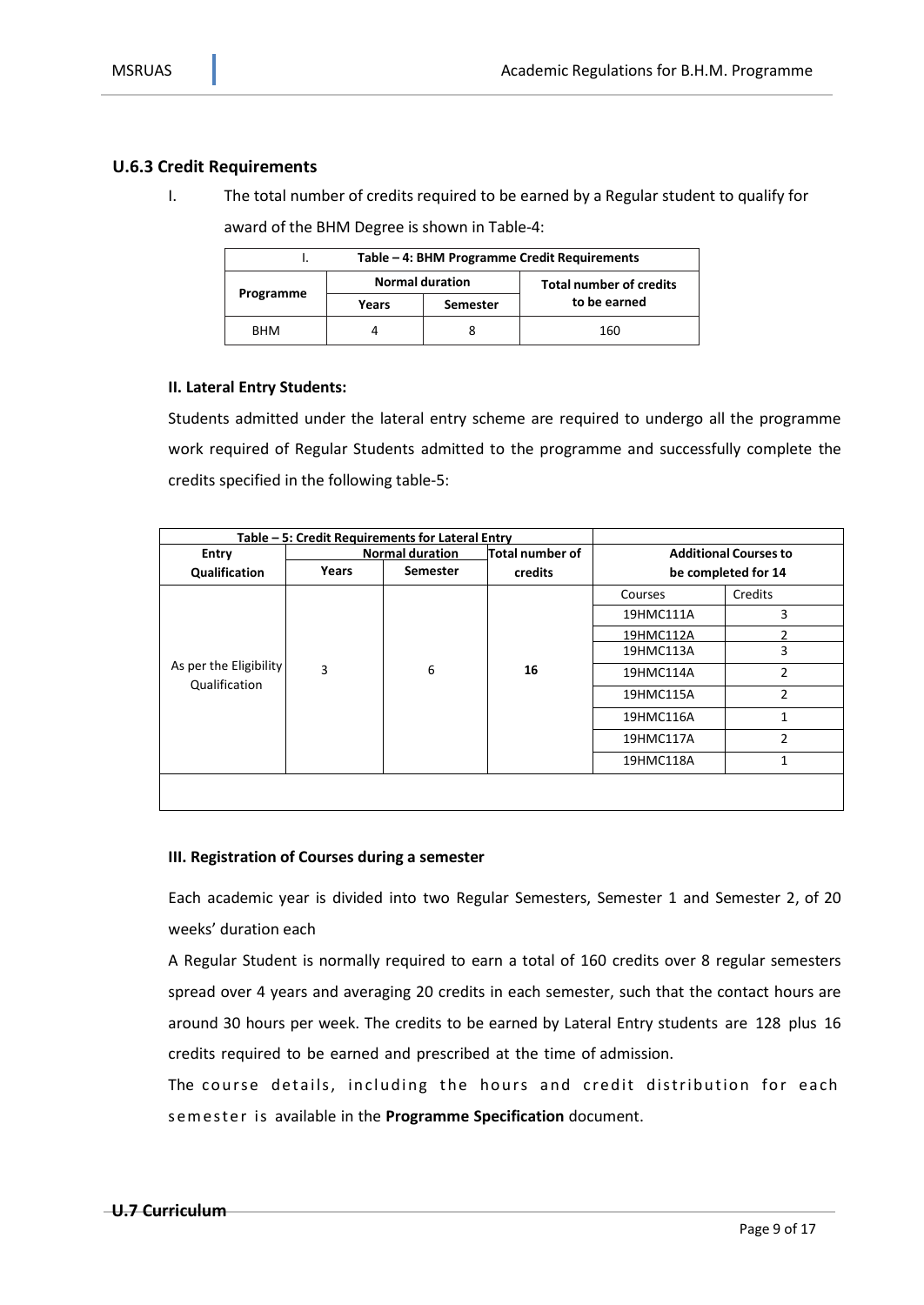The curriculum includes the

1. **Programme specifications** document where the educational aims, programme objectives, learning outcomes of the programme and the detailed programme structure are described; and

2. **Course specifications** document which contains the course title, learning outcomes, syllabus, teaching and learning methods and the assessment methodology for each of the courses.

#### **U.7.1 Development of Programme Curriculum**

The Dean of the Faculty is required to establish a Board of Studies in the Faculty that offers B.H.M. Degree programme. The Board of Studies (BoS) comprises of a team of faculty members under the Chairmanship of the Dean. The members of BoS are nominated by the Dean of the Faculty. The BoS is responsible for formulating the curriculum of various courses for each B.H.M., Degree programme offered by the Faculty. The BoS is also required to seek and obtain the opinion of external academic and industry experts on the curriculum so formulated. The curriculum is then presented to the Academic Council for its approval before the programme is offered by the University.

The curriculum for every programme is reviewed by the BoS once in every 4 years i.e. after one complete delivery cycle and seek the approval of the Academic Council. A member of the Faculty who formulates the curriculum of a course, delivers and assesses students undergoing that course is known as "**Course Leader**".

#### **U.7.2 Curriculum Framework**

The curriculum framework for the Programme is given in Table-6.

| Table-6: Curriculum Framework |                                               |                            |  |  |  |  |  |
|-------------------------------|-----------------------------------------------|----------------------------|--|--|--|--|--|
| SI. No.                       | Course area                                   | Approximate no. of credits |  |  |  |  |  |
| 1                             | <b>Core Courses</b>                           | 76                         |  |  |  |  |  |
| 2                             | <b>Elective Courses</b>                       | 66                         |  |  |  |  |  |
| 3                             | <b>Ability Enhancement Compulsory Courses</b> | 6                          |  |  |  |  |  |
| 4                             | <b>Skill Enhancement Courses</b>              | 12                         |  |  |  |  |  |
|                               | Total                                         | 160                        |  |  |  |  |  |

#### **U.8 Programme Delivery**

The courses under each programme are delivered in accordance with the time table provided at the beginning of the semester. The delivery of a theory course may include but is not limited to:

- 1. Face to Face Lectures using Audio-Visuals
- 2. Workshops-Group Discussions, Debates, Presentations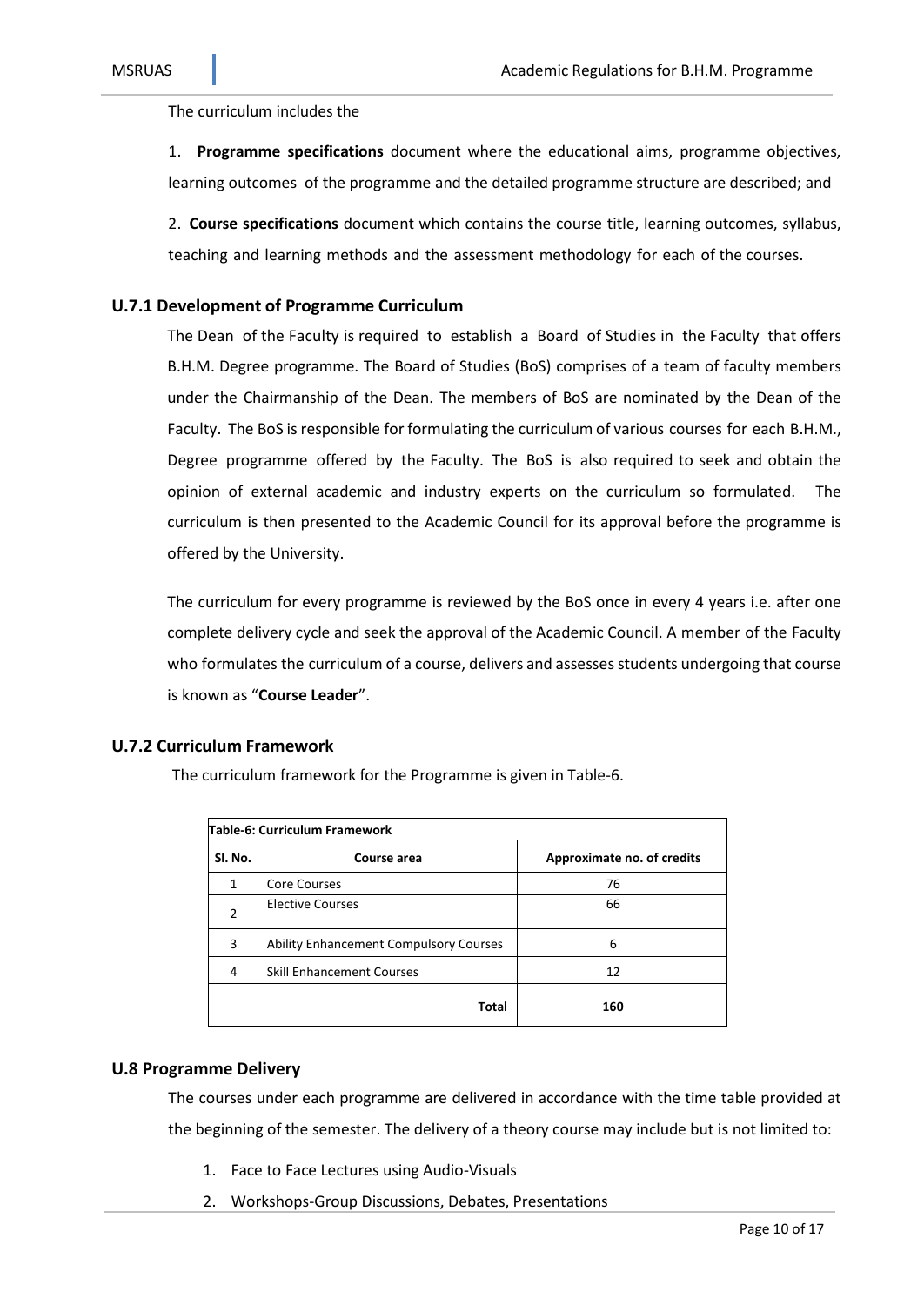- 3. Demonstrations
- 4. Guest Lectures
- 5. Laboratory-work/Field work/workshop
- 6. Industry Visit
- 7. Seminars
- 8. Group Exercises
- 9. Project work
- 10. Theme based events
- 11. Quiz
- 12. Role Plays

Typically, a laboratory practice session is scheduled based on the number of credits it carries. Normally one credit over the semester is equal to 30 hours. Laboratory work is normally delivered through a combination of instructions and demonstrations and is followed by student work. Students are also required to carry out project work which forms part of the curriculum. The details of student project execution and assessment are available in the **Course Specifications**.

#### **U.8.1 Attendance Requirement**

- Considering the programme work load, students are advised to attend all classes conducted during a semester. The mandatory minimum attendance is 80% of the classes in each of the courses in a given semester.
- However, a shortfall in attendance, may be condoned by the Dean of the Faculty under special circumstances like medical emergencies, participation in sports, cultural activities, seminars, workshops and paper presentation etc. at the state, national or international level representing the University and with the prior permission of the Dean and intimation to his/her Proctor.
- The basis for calculation of attendance shall be the period prescribed by the University in its annual calendar of events.
- For first semester students attendance is computed from the date of registration to the programme.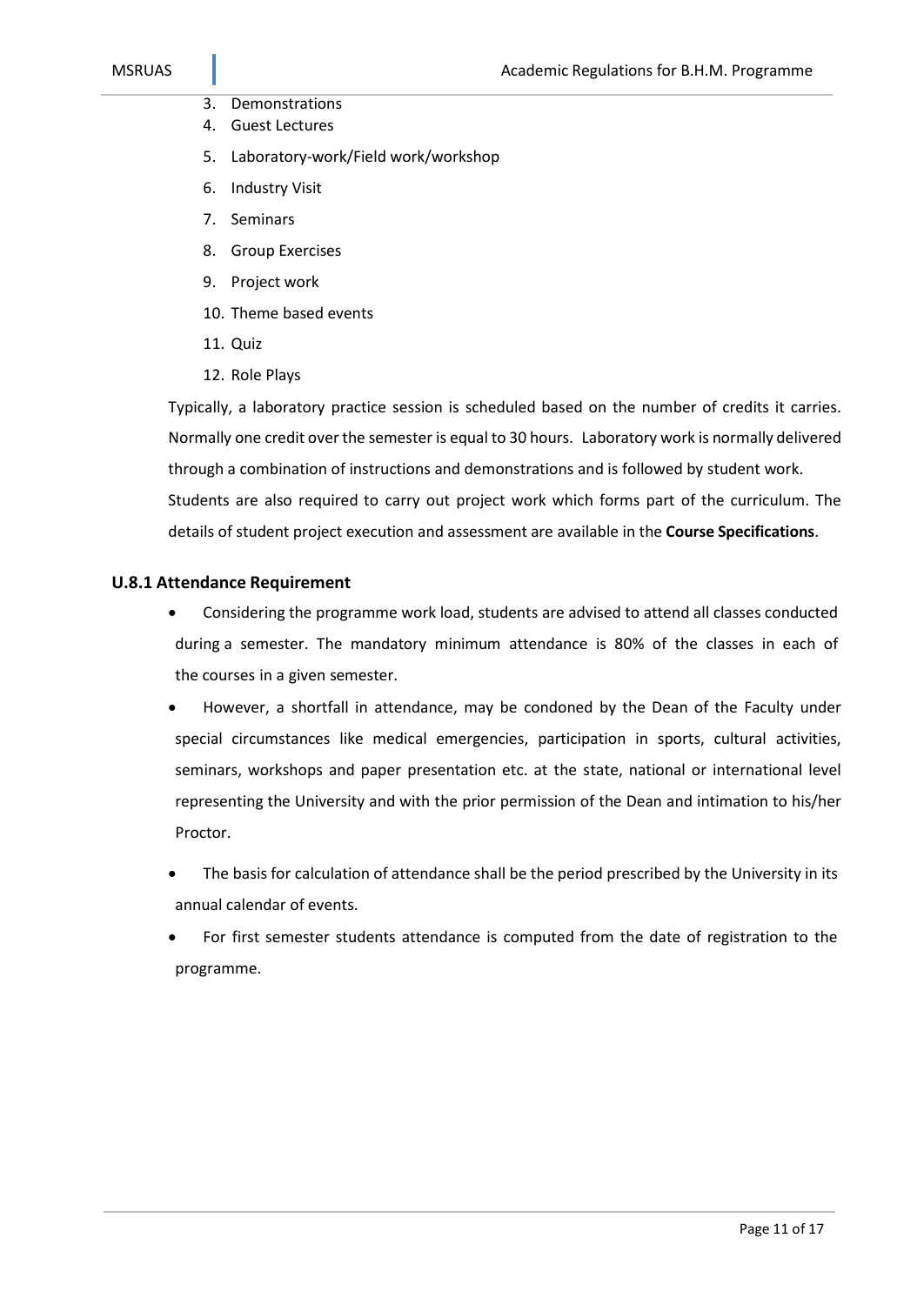#### **U.9 Assessment**

#### **U.9.1 Achievement Testing**

During each semester students' performance is assessed through Continuous Evaluation (CE) and a Semester End Examination (SEE). Both CE and SEE carry equal weight.

#### **1. Continuous Evaluation (CE):**

This includes term tests, assignments, viva-voce, quiz, seminars, mini projects, practical journal and other such evaluation methods designed for specific courses and conducted as per the norms of the University for assessment.

#### **2. Semester End Examination (SEE):**

This includes a written / laboratory examination conducted as per the norms of the University for Assessment.

#### **U.9.2 Examiners**

The Faculty Dean constitutes a **Board of Examiners (BoE)** for the purpose of assessment of students' performance. The BoE, comprising Internal and External examiners, is headed by a Chairman. The Dean is the Chairman of BoE or any Professor nominated by the Dean.

#### **U.9.2.1 Internal Examiner**

The course leader sets the question paper for both CE and SEE, supervises the examinations and evaluates the answer scripts as described in the programme specifications as well as course specifications. The course leader becomes the internal examiner for that course.

#### **U.9.2.2 Marking System**

The University follows the absolute marking system.

#### **U.9.2.3 Rounding Off Policy**

The rounding off policy is as below:

- 1. The values of attendance percentage, Component-1 and Component-2 marks are to be 'rounded up' to the next integers.
- 2. The SGPA and CGPA values are to be 'rounded off' up to two decimal places.

#### **U.9.2.4 Retention of Assessed Documents**

The following procedures are followed for retaining the assessment documents:

- 1. The Continuous Evaluation Documents consisting of assignments and test papers will be retained in the Examination and Assessment Section for a period of 12 months after the announcement of the results.
- 2. The Semester End Examination Evaluation Documents will be retained in the Examination and Assessment Section for a period of 24 months after the announcement of the results.

After the stipulated period, all documents will be destroyed.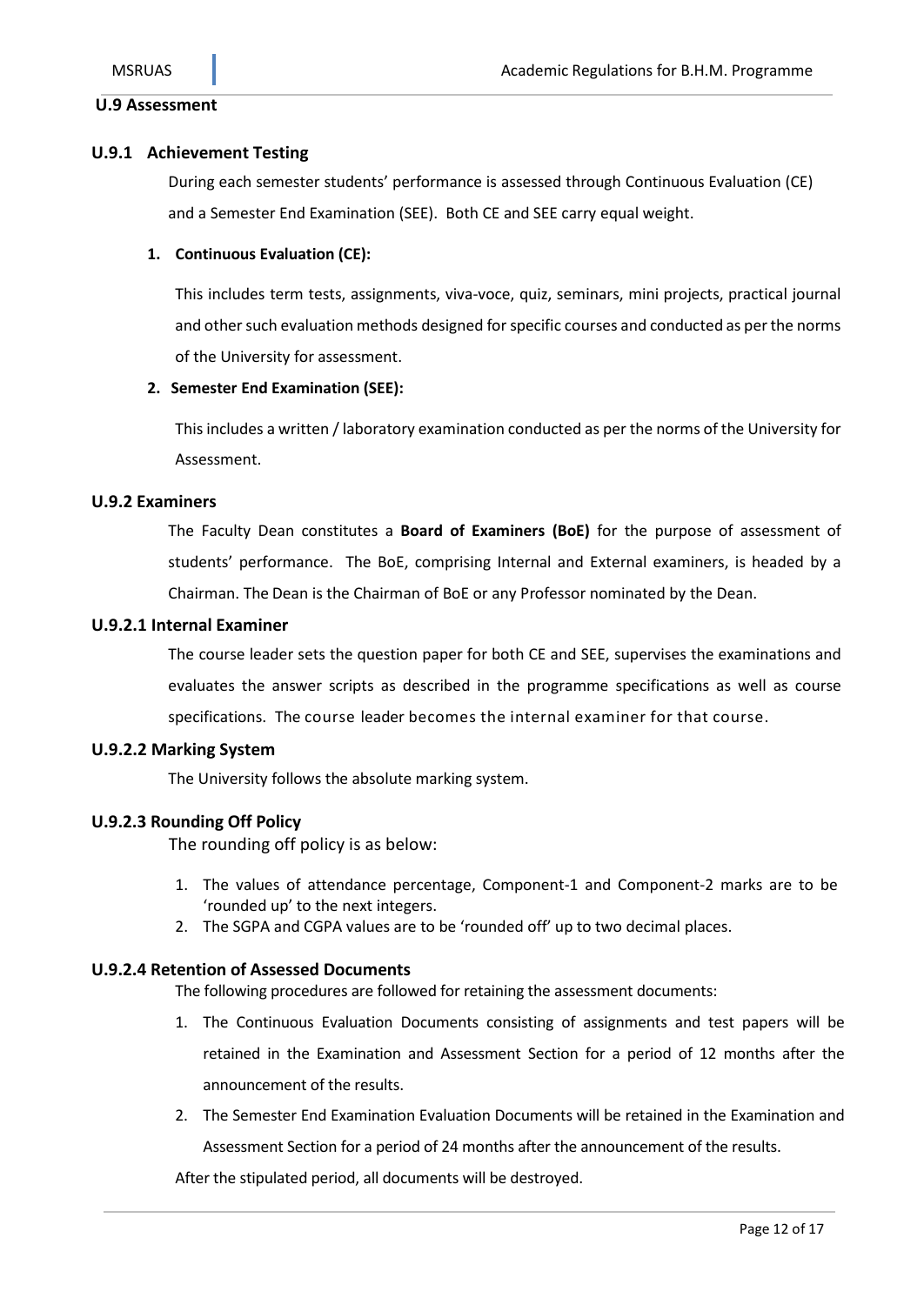#### **U.9.3 Pass Criterion and Earning of Credits**

#### **U.9.3.1 Pass Criterion**

To pass a course, a student is required to achieve a combined score of 40% in CE and SEE.

#### **U.9.3.2 Earning of Credits**

A student shall be considered to have successfully completed a course and earned the credit(s) if he/she has passed the course.

#### **U.9.4 Credits not earned in a Course and Opportunitiesfor Make-up**

- 1. A student is permitted to carry-over all the courses from a given regular, odd semester to the next regular even semester.
- 2. Student who clears 50% and more courses in an academic year is promoted to the next academic year.
- 3. The student has the following opportunities to clear the failed courses:
	- a.4 weeks after the declaration of the even semester results (Supplementary)
	- b.Following odd semester SEE (Resit)
	- c. Following even semester SEE (Resit)
	- d.4 weeks after the declaration of the following even semester results (Supplementary)
- 4. The continuous evaluation marks earned in a course will be carried forward. No further opportunities will be given regarding the same.
- 5. A student has to clear all courses of 1st year BHM to be promoted to the 3rd year BHM
- 6. A student has to clear all courses of 2nd year BHM to be promoted to the 4th year BHM
- 7. Students who have not completed the Industrial Exposure Training and Specialization Training will not be promoted to the next academic year.

#### A**cademic Misconduct:**

A 'RS' grade is awarded for a student when the student is involved in misconduct or unfair means in the theory or laboratory examinations.

In such cases, award of 'RS' is taken up as an immediate action. Further, the case may be referred to the Academic Disciplinary Committee (ADC) depending upon the seriousness of the offence for further decision.

#### **U.9.5 Promotion Criterion**

- 1. Student who fails to clear 50% and more courses in an academic year, will not be promoted to the next year of the programme. He/she will have to repeat the year
- 2. Student who fails in less than 50% of courses in an academic year, will be promoted to the next year of the programme. He/she will have to re-sit the courses at the next available opportunity.

#### **U.9.6 Programme Quality Monitoring**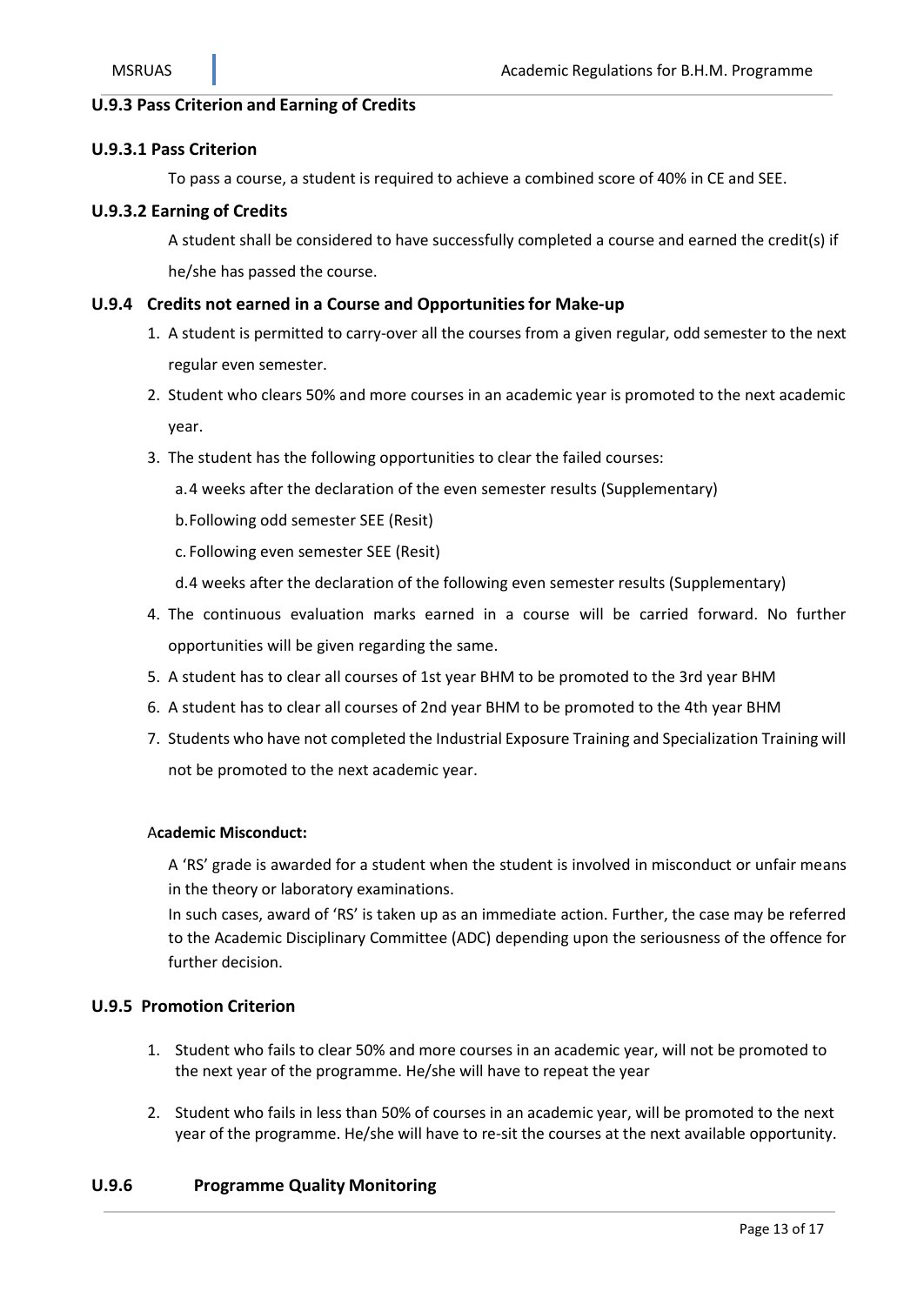#### **U.9.6.1 Staff Student Consultative Committee**

The Staff-Student Consultative Committee looks into the quality of the programmes delivered by each Faculty. The committee comprises the Dean, Academic Registrar (Faculty), Administrative Registrar (Faculty), Course Leaders, Class Representatives and other member(s) invited by the Dean. Committee meetings for each batch of the programme are scheduled during the middle of each semester.

During the committee meetings the following issues are discussed and suitable action plans are initiated:

- a. Student Academic issues
	- I. Curriculum
	- II. Programme Delivery
	- III. Test and Assignment and their Assessment
- b. Student Teaching and Learning Support
	- I. Programme Operations
	- II. Test and Assignment and their Assessment
	- III. Library
	- IV. ICT
	- V. Laboratories & Workshops
- c. Student Amenities
	- I. Hostel & Cafeteria
	- II. Sports & Recreation
- d. Any other matter with the permission of the Chair

#### **U.9.7 Academic Awards**

#### **U.9.7.1 Award of Grade**

Students will be awarded Grades based on marks scored. The basis for awarding Grades is shown in table 9

| <b>Grade Definition and Grade Point</b> |                        |                   |                         |  |  |  |  |
|-----------------------------------------|------------------------|-------------------|-------------------------|--|--|--|--|
| Sl. No.                                 | <b>Marks Scored</b>    | Grading           | <b>GPA Grade Points</b> |  |  |  |  |
| 1.                                      | > 90 to ≤ 100          | O (Outstanding)   | 10                      |  |  |  |  |
| 2.                                      | $> 74$ to $\leq 90$    | A+ (Excellent)    | 9                       |  |  |  |  |
| 3.                                      | $>60$ to $\leq 74$     | A (Very Good)     | 8                       |  |  |  |  |
| 4.                                      | $≥ 55$ to $≤ 60$       | $B+$ (Good)       | 7                       |  |  |  |  |
| 5.                                      | $\geq 50$ to < 55      | B (Above Average) | 6                       |  |  |  |  |
| 6.                                      | $> 44$ to $< 50$       | C (Average)       | 5                       |  |  |  |  |
| 7.                                      | $\geq 40$ to $\leq 44$ | P (Pass)          | 4                       |  |  |  |  |
| 8.                                      | < 40                   | F (Fail/Absent)   | 0                       |  |  |  |  |

Computation of CGPA:

Grade Points scored in a given course + Number of Credits of that Course **Total Number of Credits** 

(n – Total number of courses registered in a given semester)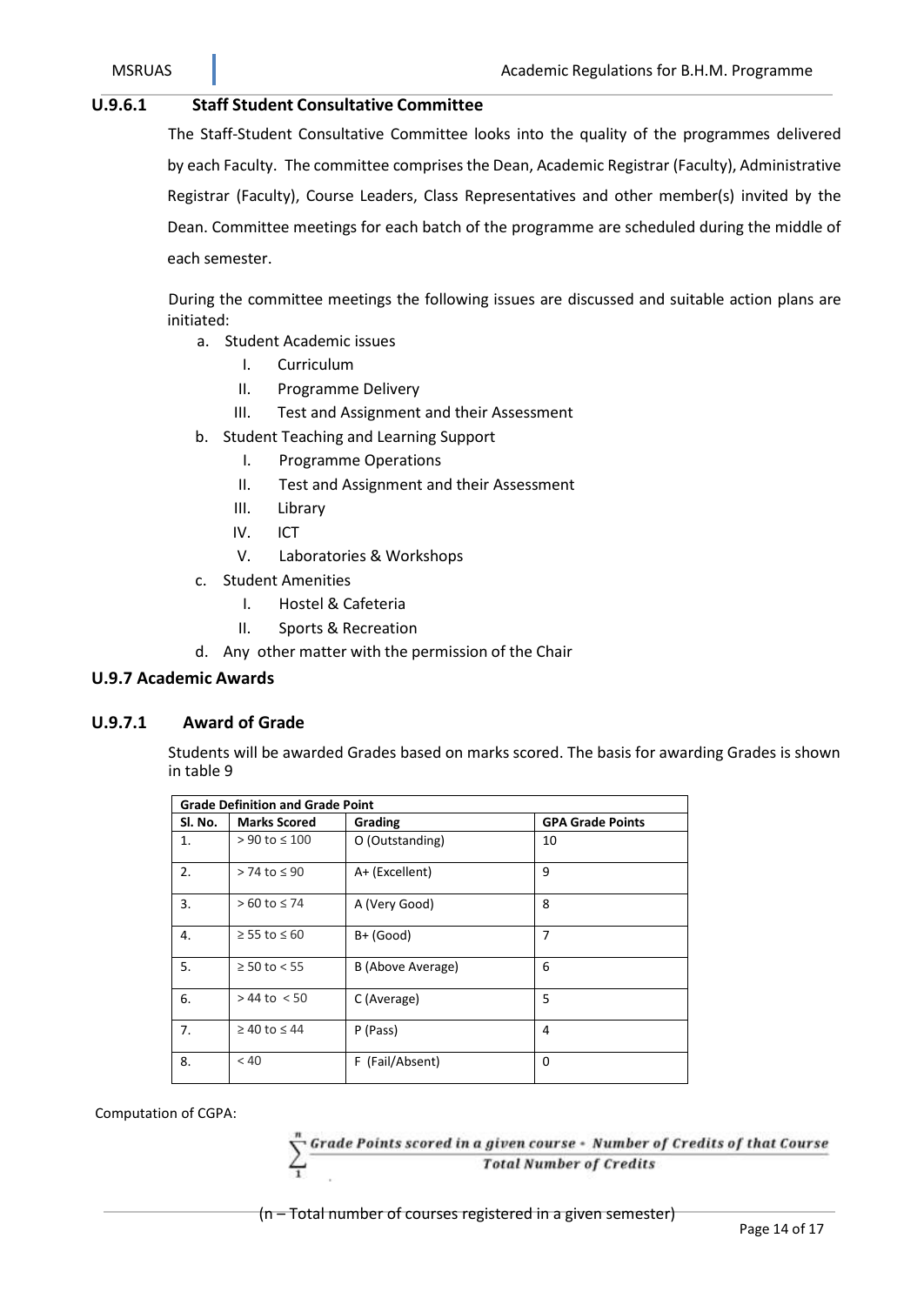#### Example: Typical SGPA and CGPA calculations (for two semesters)

#### **U.9.7.2 Announcement of Results**

The office of the Academic Registrar (Faculty) will announce the results of the students during a given semester on the Faculty notice board as well as on the University website.

#### **U.9.7.3 Re-evaluation of SEE**

Students can apply for re-evaluation of SEE answer scripts on paying the fees prescribed within six working days after the announcement of results.

Re-evaluation is not applicable for laboratory examination.

The marks obtained after re-evaluation is the final marks scored by the student in that course in that attempt. The re-evaluation fees is nonrefundable.

#### **U.9.7.4 Withholding of Results**

Students' results may be withheld, if the student:

- 1. Has been subjected to disciplinary action and a decision is pending;
- 2. Has pending dues

All pending results will be announced as soon as the issue in question is resolved to the satisfaction of the University.

#### **U. 9.7.5 Statement of Learning and Achievement**

Every student will be issued a Statement of Learning and Achievement (Transcript/Marks card) at the end of each semester.

Request for consolidated statement of Learning and Achievement (Transcript/Marks card) of any semester will be issued by the University on request by the students.

A consolidated Grade Card of all semesters will be issued during the convocation along with the degree certificate.

The Consolidated Marks Card of all semesters will be issued only on request by the students on payment of prescribed fee.

The above documents will bear the signature (facsimile) of the Academic Registrar of the University.

#### **U. 9.7.6 Degree Certificate**

The degree certificate, issued under the University Seal, will have the student's name, University roll number, name of the degree awarded.

The degree certificate will bear the signature (facsimile) of the Vice-Chancellor.

#### **U. 9.7.7 Provisional Degree Certificate**

A Provisional Degree Certificate will be issued by the office of Academic Registrar- University, on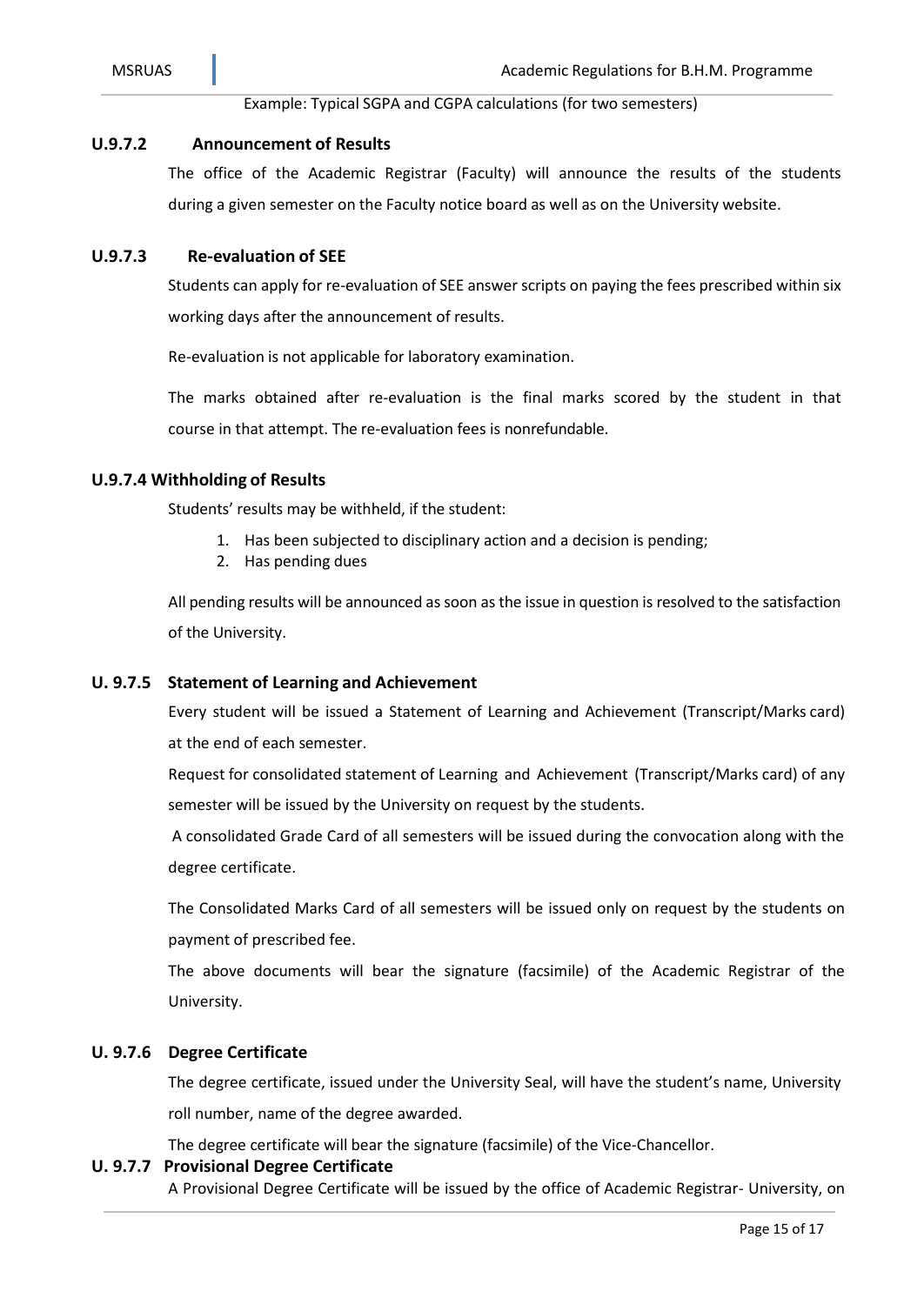request by the students on payment of prescribed fee. The Provisional Degree Certificate will bear the signatures (facsimiles) of the Registrar and Academic Registrar of the University.

#### **U. 9.7.8 Convocation**

A Convocation ceremony will be held once every year. Students will be conferred their Degree by the Vice - Chancellor or his / her nominee (normally the Dean of the concerned Faculty) during the convocation ceremony. The degree will be awarded in the presence of the University's Mace.

Graduating students who are unable to attend the convocation, in person, can apply for award of the degree *in absentia* after paying the prescribed fee.

#### **U.10 Other Academic Matters**

#### **U.10.1 Credit Framework for Online Courses**

The students can complete up to 12 credits through online education such as Government of India – MHRD On-line platform 'SWAYAM' and an international On-line platform like:

- coursera.org,
- ureddit.com,
- udacity.com, or
- edx.com.

#### **Registration:**

Students are required to register with the permitted online platform organization of their choice for the courses on approval by the course leader.

#### **Assessment:**

The registered students are required to undergo assessment specified by the online platform. Further, the students are required to consult the course leader for completing the assessment process.

#### **U.10.2 Student Transfers / Migration**

Students can seek a transfer from one branch to another branch (Change of Branch) of the same Faculty in the University at the beginning of the second year (i.e. third semester) after obtaining the necessary approvals in this regard.

Migration of students from another Institution/University to the University may be accepted if there are vacancies available in the requested programme and subject to the submission of a **No Objection Certificate** from the Institution/University the student is presently studying in and meeting the programme requirements. In such matters, the decision of the Academic Equivalence Committee will be final.

Students who would like to migrate to another University/Institution is required to

comply with the University norms in this regard.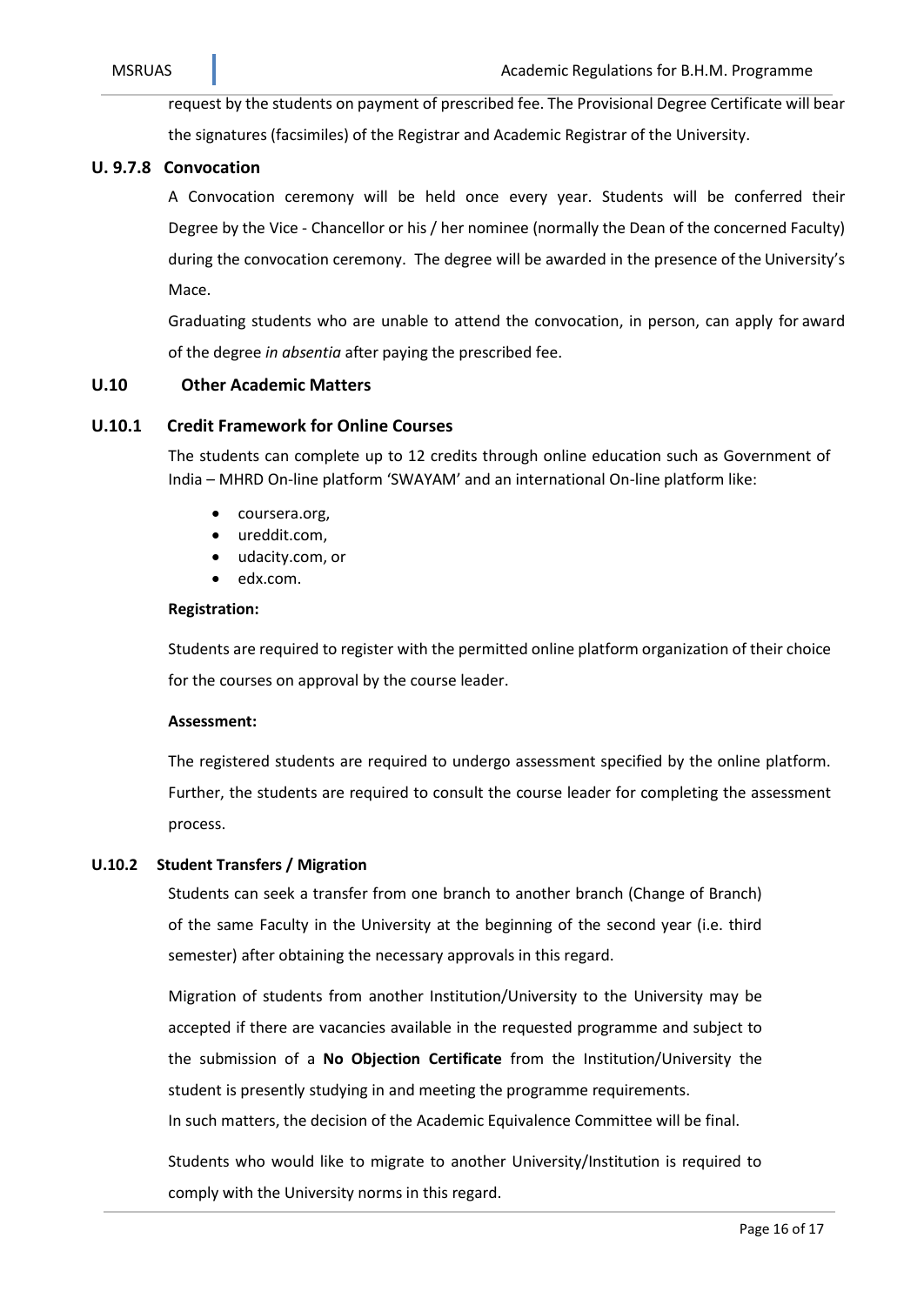#### **U.10.3 University Awards**

The University may recognize meritorious performance of students by conferring various awards. These awards will be presented to students during the convocation.

#### **U. 10.4 Donor Awards**

For the award of prizes and medals instituted by donors the conditions stipulated by the donors will be considered by the Board of Management.

#### **U. 10.5 Corrections in Statement of Learning and Achievement and Certificates**

Students can apply for corrections in any transcript/marks card and degree certificate issued by the University within six months from the date of issue.

#### **U.10.6 Duplicate Transcripts and Degree Certificate**

In the event of a student losing the original transcripts or degree certificate, he/she can apply for the issue of re-printed documents. Re-printed transcripts will be issued against payment of the prescribed fee. The reprints will carry the caption "Duplicate".

#### **U.10.7 Termination from the Programme**

A student will be required to withdraw from the Programme and leave the University on the following grounds:

- 1. Failure to earn the required number of credits within the prescribed maximum number of attempts;
- 2. Absence for two or more semesters, in succession, during any part of the programme without prior approval;
- 3. Failure to meet the standards of discipline prescribed by the University from time to time;
- 4. Failure to complete the programme within the prescribed maximum duration permitted by the University's Regulations.

#### **U.10.8 Conduct and Discipline**

The provision relating to discipline and code of conduct that applies to every member of the University is as described in Chapter 8 of the MSRUAS Statutes.

#### **U.10.9 Intellectual Property**

The provision governing Intellectual Property that is generated by a member of the University is as described in Chapter 9 of the MSRUAS Statutes.

#### **U.10.10 Amendments to the Academic Regulations**

Any other issues not covered in this document will be referred to Academic

Council. The decision of the Academic Council in such matters shall be final.